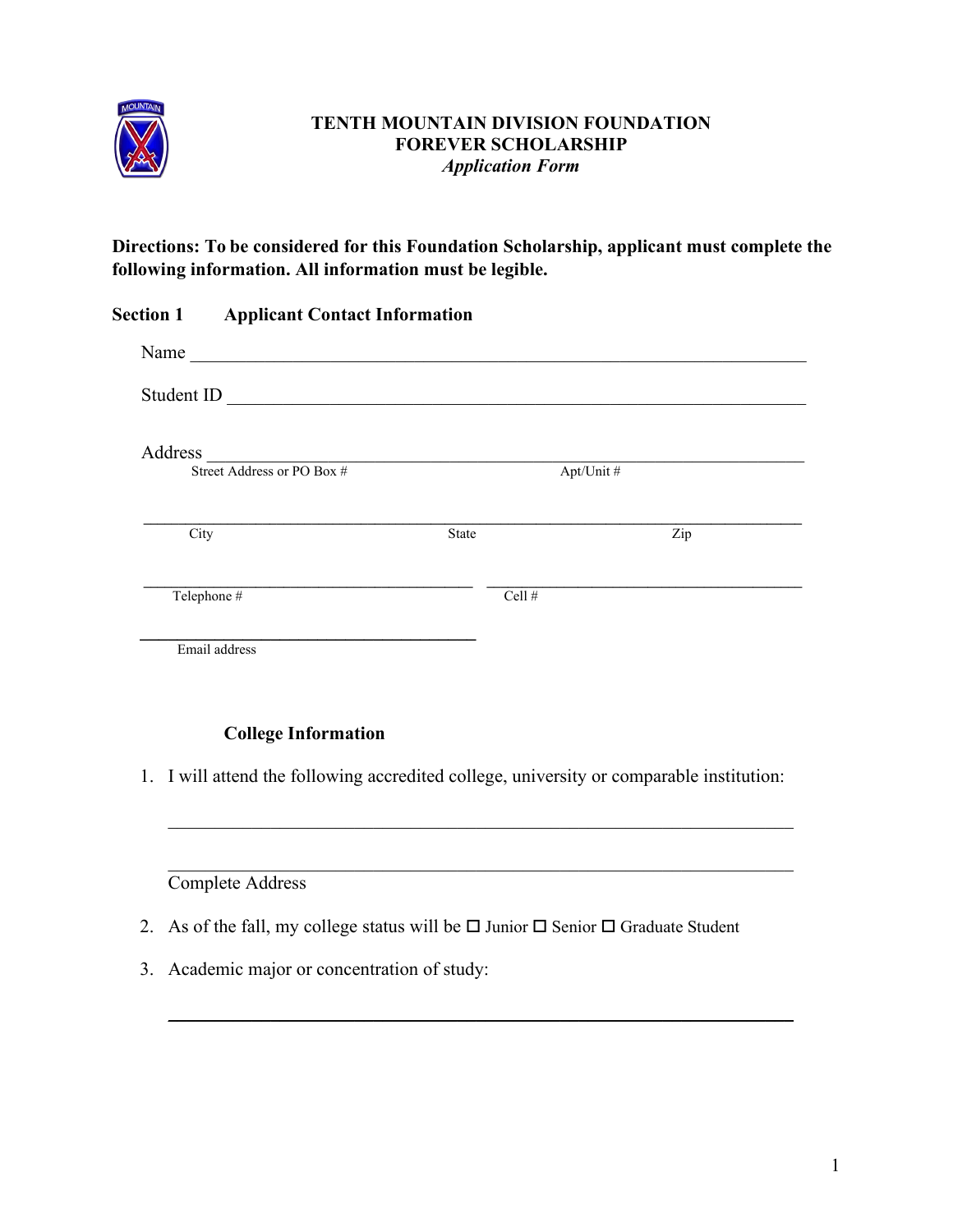#### **Section 2****Letter of Introduction**

This one page letter is to introduce yourself, your ambitions and goals, your interest in receiving the 10<sup>th</sup> Mountain Division Scholarship. You are welcome to submit any related efforts to further the legacy of the  $10<sup>th</sup>$  Mountain veterans as attachments.

Mark "Section 2" on the above and any attachments.

### **Section 3 Applicant's Relationship to 10th Mountain Division WWII Veteran \*Required for the Forever Scholarship**

Veteran's Name and Unit Theorem 2018

Grandparent's Name (Direct descendant of Veteran)

Parent's Name (Direct descendant of Veteran)

#### **\*Required Documentation for Descendant Applicants**

- 1. Copy of WWII soldier's discharge papers; highlight or circle both your veteran's name and indication of service in the  $10<sup>th</sup>$  Mountain Division
- 2. The following birth certificates are required to confirm the direct lineage to the WWll soldier:
	- a. Copy of parent's birth certificate; highlight or circle parent's name and veteran's name
	- b. Copy of applicant's birth certificate; highlight or circle parent's name and applicant's name
	- c. Great grandchildren must submit birth certificates for their self, parent, and grandparent in addition to the veteran.

Mark "Section 3" on all of the above required and referenced attachments

#### **Section 4 Financial Need**

Universities and Colleges compute "financial need amount" on the FAFSA (or similar) Need Computation. The Foundation will consider the amount of "student loans" offered to and accepted by the applicant as part of the applicant's financial need. If your financial situation is unique, ask the financial aid counselor to explain "unique values" in the computation of your need. Personal notes and addenda will not be considered by the Foundation in verifying this computation.

Please be aware that the "financial need amount" remaining after considering family, student and outside contributions, is the *only* figure that will be considered by the Tenth Mountain Division Foundation Board. If your University/College has indicated your "financial need amount" as blank or zero, it is unlikely that you will receive financial assistance from the Tenth Mountain Division Foundation.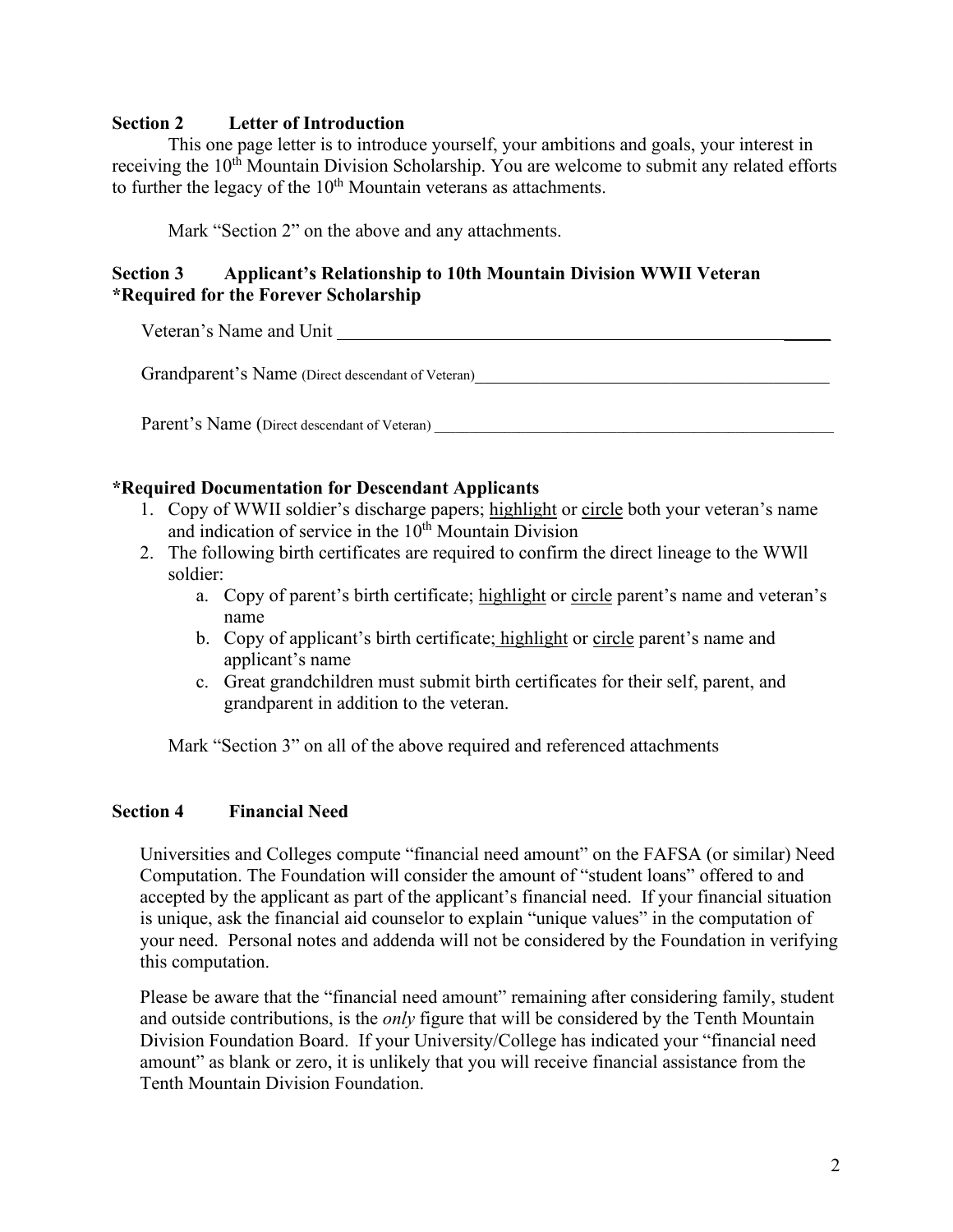### **Required Information:**

- 1. Include an original copy of your University/College "Financial Need Statement" with this application. (Your University/College will issue this on their letterhead.)
- 2. In the blank below, identify your remaining "financial need amount" as indicated by your University/College in their "Financial Need Statement". Highlight or circle this amount in the attached statement.

# **\$ \_\_\_\_\_\_\_\_\_\_\_\_\_\_\_\_\_ (remaining "financial need amount")**

Mark "Section 4" on all of the above referenced attachments.

## **Section 5 FOREVER SCHOLARSHIP VERIFICATION OF ACADEMIC STANDING**

# **Junior College/Technical Program Applicants**

**Documentation required:** Copy of an official transcript demonstrating successful completion of 1 year (and/or 30 credit hours or the equivalent provided by your institution). If applicant is currently engaged in the  $1<sup>st</sup>$  year academic term that ends later than the April 15 deadline, complete the application with a transcript of your academic work as of April 15 and alert the Scholarship Committee of the delay of the final transcript for the current academic term. The Scholarship Committee will consider the delay of the final transcript on an individual basis.

# **Junior, Senior, Graduate school applicants**

**Documentation required:** Copy of an official transcript demonstrating successful completion of 2 years (and/or 60 credit hours or the equivalent provided by your institution). If applicant is currently engaged in 2nd year academic term that ends later than the April 15 deadline, complete the application with a transcript of your academic work as of April 15 the Scholarship Committee understands there is a delay in receipt of the final transcript for the current academic term.

Mark "Section 5" on all of these documents

# **Section 6 FOREVER SCHOLARSHIP - 10th Mountain Research Assignment**

Required 10th Mountain Research Assignment documenting your knowledge and understanding of the history and legacy of the WWII 10th Mountain Division

For applicants who have little direct knowledge of your ancestor, you may discuss your ancestor's unit's service in the  $10<sup>th</sup>$ . To assist you in gathering relevant information, please access resources at the 10<sup>th</sup> Mountain Division Archives at the Denver Public Library:

<https://history.denverlibrary.org/research/10th-mountain-division>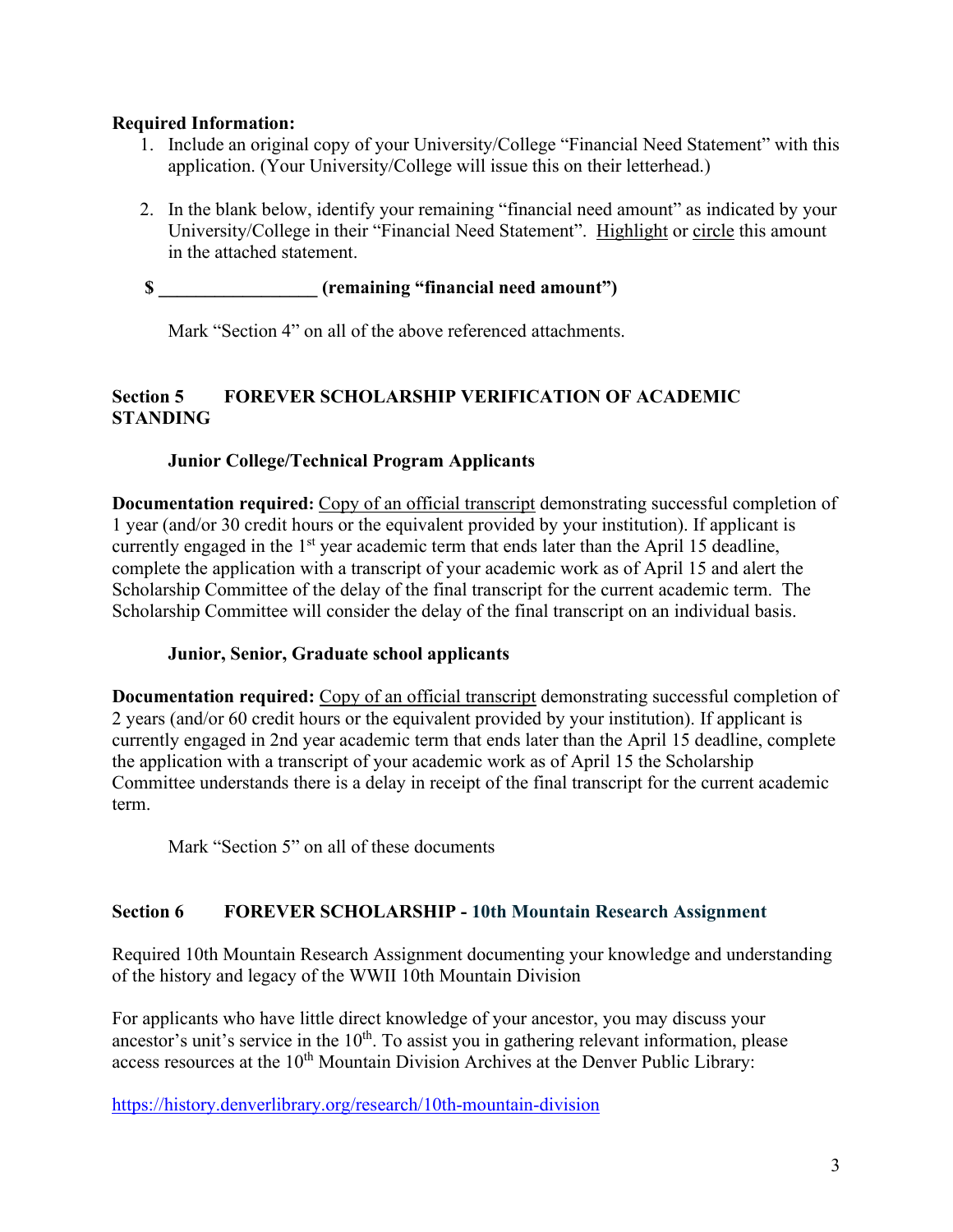Archivist Keli Schmid, Special Collections Librarian, 10<sup>th</sup> Mountain Division Resource Center at the Denver Public Library can be of great help in this in this assignment. This assistance must be cited and referenced correctly, as must all other resources including websites. APA  $7<sup>th</sup>$  Ed. format is recommended. Paper must be typed with one-inch margins, 1.5 spaced, 12-point font, Times New Roman.

Assigned task – Provide a 4 - 10 page research essay (including proper citations) demonstrating both of the following:

- a. Applicant's knowledge of their 10th Mountain Division soldier's or soldier's unit's service during World War II.
- b. The applicant's knowledge and understanding of the history and legacy of the WWII 10th Mountain Division.

**Documentation required:** A digital copy of the 10th Mountain research assignment must be submitted electronically with the application:

Mark "Section 6" on these documents.

**Evaluation of Research Assignment:** Members of the Scholarship Committee will evaluate the research assignment using the rubric in Appendix 1 for guidance.

# **Section 7 Review and Submittal**

Please review all materials submitted for clarity and relevance. Complete the checklist and enclose it with your other materials in the order indicated on the checklist.

# **Note: Your completed application must be postmarked by April 15.**

Date submitted \_\_\_\_\_\_\_\_\_\_\_\_\_\_\_\_\_\_\_\_\_\_\_\_\_\_\_\_\_\_\_\_\_\_\_\_\_\_\_\_\_\_\_\_\_\_\_\_\_\_\_\_\_\_\_\_\_\_\_

Signature  $\Box$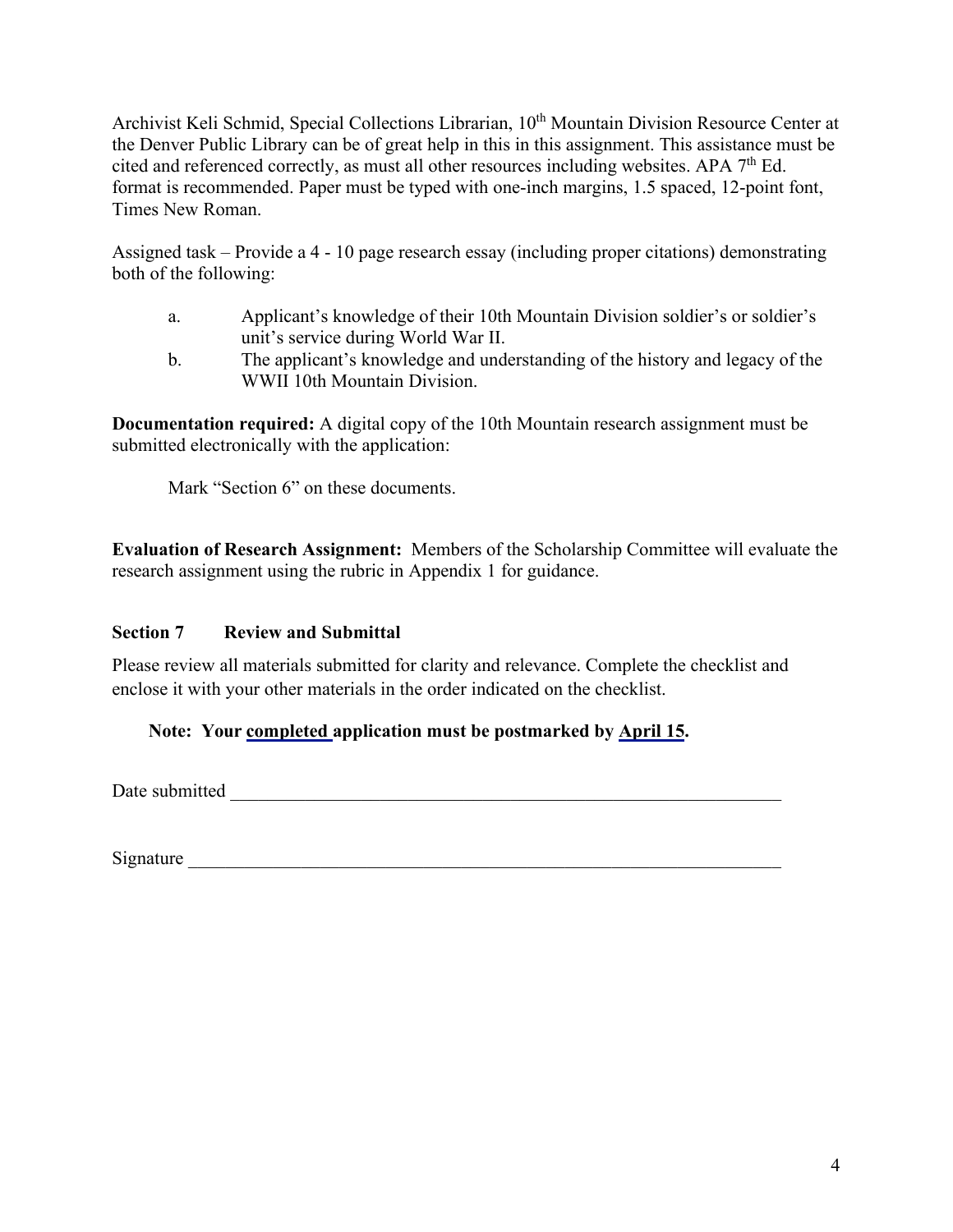# *The 10th Mountain Division Foundation, Inc. wishes you much success in your academic endeavors!*

#### **Appendix 1: Essay Scoring Rubric for Research Essay**

Your essay should explicate your understanding of the history and legacy of the WWII 10th Mountain Division and your veteran forebear's participation in it. It will be scored using the rubric, below. Your essay will be used to determine whether your understanding of the history and legacy of the 10th and your ancestor's service meets minimal criteria and to rank applicants in the event that there are more applicants than available scholarships. Please make sure to use the rubric for guidance in writing your essay. If you need help with tracking your ancestor's time in the 10th, please contact the 10th Mountain Division Archives: [https://history.denverlibrary.org/gallery/10th-mountain-division-collection.](https://history.denverlibrary.org/gallery/10th-mountain-division-collection)

If you'd like help in formulating your essay, contact a Scholarship Committee member at: [https://10thmountainfoundation.org/contacts/.](https://10thmountainfoundation.org/contacts/)

|                                                                                                                                                                                                                                                                                                              | 4 - Outstanding                                                                                                                                                                                                                                                     | 3 - Very Good                                                                                                                                                                                     | 2 - Adequate                                                                                                                                                                                                         | 1-Unacceptable                                                                                                                                                                                                                    |
|--------------------------------------------------------------------------------------------------------------------------------------------------------------------------------------------------------------------------------------------------------------------------------------------------------------|---------------------------------------------------------------------------------------------------------------------------------------------------------------------------------------------------------------------------------------------------------------------|---------------------------------------------------------------------------------------------------------------------------------------------------------------------------------------------------|----------------------------------------------------------------------------------------------------------------------------------------------------------------------------------------------------------------------|-----------------------------------------------------------------------------------------------------------------------------------------------------------------------------------------------------------------------------------|
| How well does<br>applicant demonstrate<br>knowledge of WWII<br>10 <sup>th</sup> Mountain Division<br>ancestor's experience in $ 10$ th Mountain<br>his time in service?<br>How well does<br>applicant demonstrate<br>knowledge of the<br>history and legacy of<br>the WWII 10 <sup>th</sup> Mt.<br>Division? | Essay clearly sets<br>forth an original<br>understanding of both understanding of<br>applicant's WWII<br>soldier's service and<br>10 <sup>th</sup> Mountain<br>Division. Essay<br>addresses all elements Essay addresses most aspects of the task.<br>of the task.  | Essay adequately<br>displays an original<br>applicant's WWII<br>10 <sup>th</sup> Mountain<br>soldier's service and<br>10 <sup>th</sup> Mountain<br>Division.<br>aspects of the task.              | Essay displays an<br>understanding of<br>applicant's WWII<br>10 <sup>th</sup> Mountain<br>soldier's service and<br>10th Mountain<br>Division.<br>Essay addresses some                                                | Essay demonstrates<br>minimal understanding<br>of applicant's WWII's<br>10th Mountain soldier's<br>service and 10th<br>Mountain Division.<br>Essay addresses few<br>aspects of the task                                           |
| <b>Content Development</b>                                                                                                                                                                                                                                                                                   | Substantial, specific,<br>and/or illustrative<br>content demonstrating with adequate<br>strong development<br>and sophisticated<br>ideas of the<br>applicant's WWII<br>10 <sup>th</sup> Mountain<br>soldier's service and<br>10 <sup>th</sup> Mountain<br>Division. | Sufficiently<br>developed content<br>elaboration and/or<br>explanation of the<br>applicant's WWII<br>10 <sup>th</sup> Mountain<br>soldier's service and<br>10 <sup>th</sup> Mountain<br>Division. | Some content that<br>demonstrates simple<br>ideas, some<br>elaboration and<br>explanation of the<br>applicant's WWII<br>10 <sup>th</sup> Mountain<br>soldier's service and<br>10 <sup>th</sup> Mountain<br>Division. | Minimal content that<br>demonstrates simple<br>ideas with inadequate<br>elaboration and/or<br>explanation of the<br>applicant's WWII 10 <sup>th</sup><br>Mountain soldier's<br>service and 10 <sup>th</sup><br>Mountain Division. |